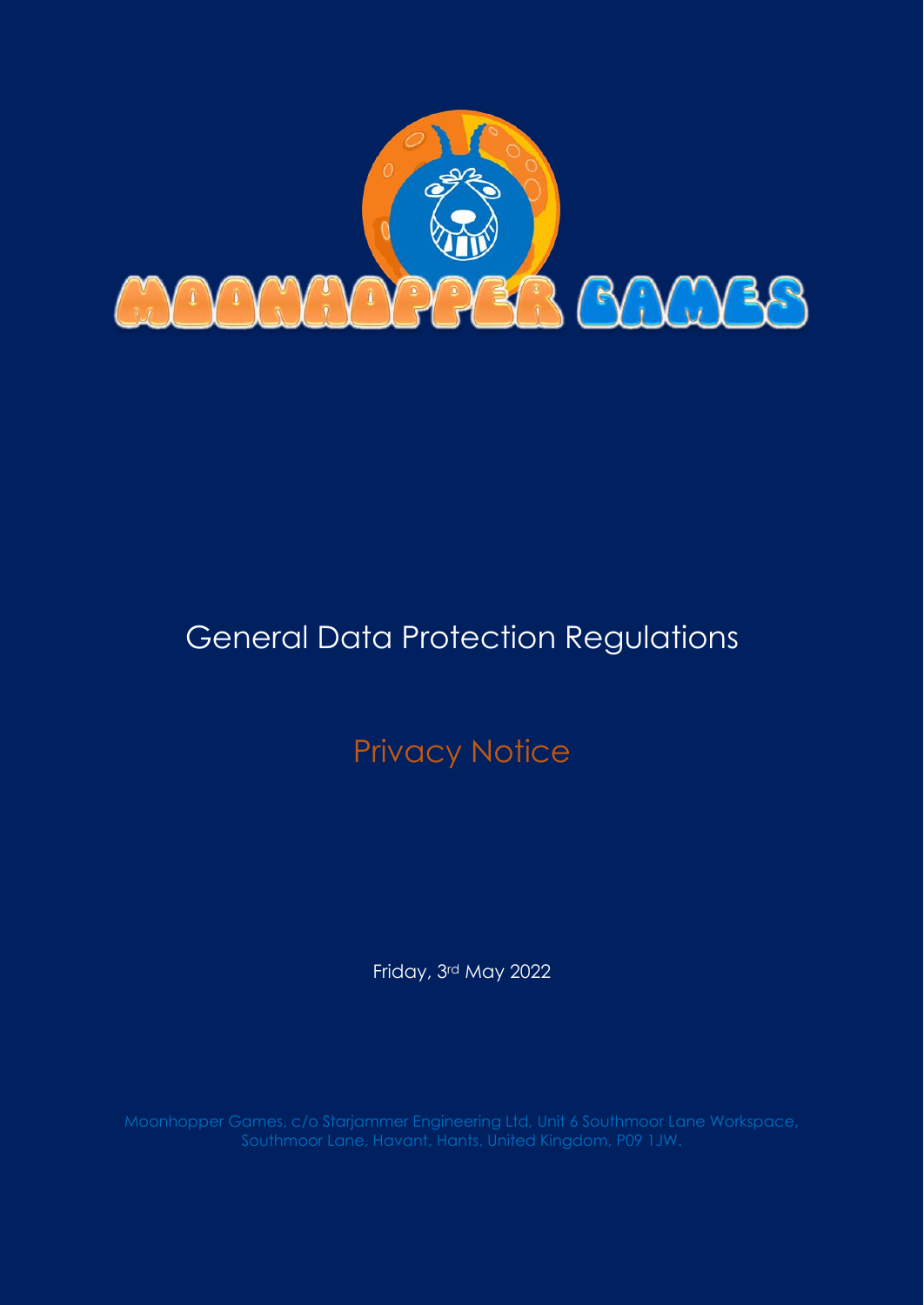# **Moonhopper Games**

## **GENERAL DATA PROTECTION REGULATIONS - PRIVACY NOTICE**

#### **BACKGROUND**

Moonhopper Games understands that your privacy is important to you and that you care about how your personal data is used. We respect and value the privacy of all of customers, clients and associates and will only collect and use personal data in ways that are described here, and in a way that is consistent with our obligations and your rights under the law.

#### **1. Information About Moonhopper Games**

Moonhopper Games is a models and digital downloads enterprise, a trading name of Starjammer Engineering, which is a limited company, registered in England and Wales under company number 04651218.

Our registered office is 2 Steyning Terrace, Waterloo Road, Havant, Hants, PO9 1BJ, and our main office is based at Unit 6 Southmoor Lane Workspace, Southmoor Lane, Havant, Hants P09 1JW.

Data Protection Officer: Charlotte Smith

Email address: gdpr-dataprotection@moonhopper-games.com

Telephone number: 02393 092 099.

#### **2. What does this notice cover?**

This Privacy Information explains how we use your personal data: how it is collected, how it is held, and how it is processed. It also explains your rights under the law relating to your personal data.

#### **3. What is personal data?**

Personal data is defined by the General Data Protection Regulation (EU Regulation 2016/679) (the "GDPR") as 'any information relating to an identifiable person who can be directly or indirectly identified in particular by reference to an identifier'.

Personal data is, in simpler terms, any information about you that enables you to be identified. Personal data covers obvious information such as your name and contact details, but it also covers less obvious information such as identification numbers, electronic location data, and other online identifiers.

The personal data that we use is set out in Part 5.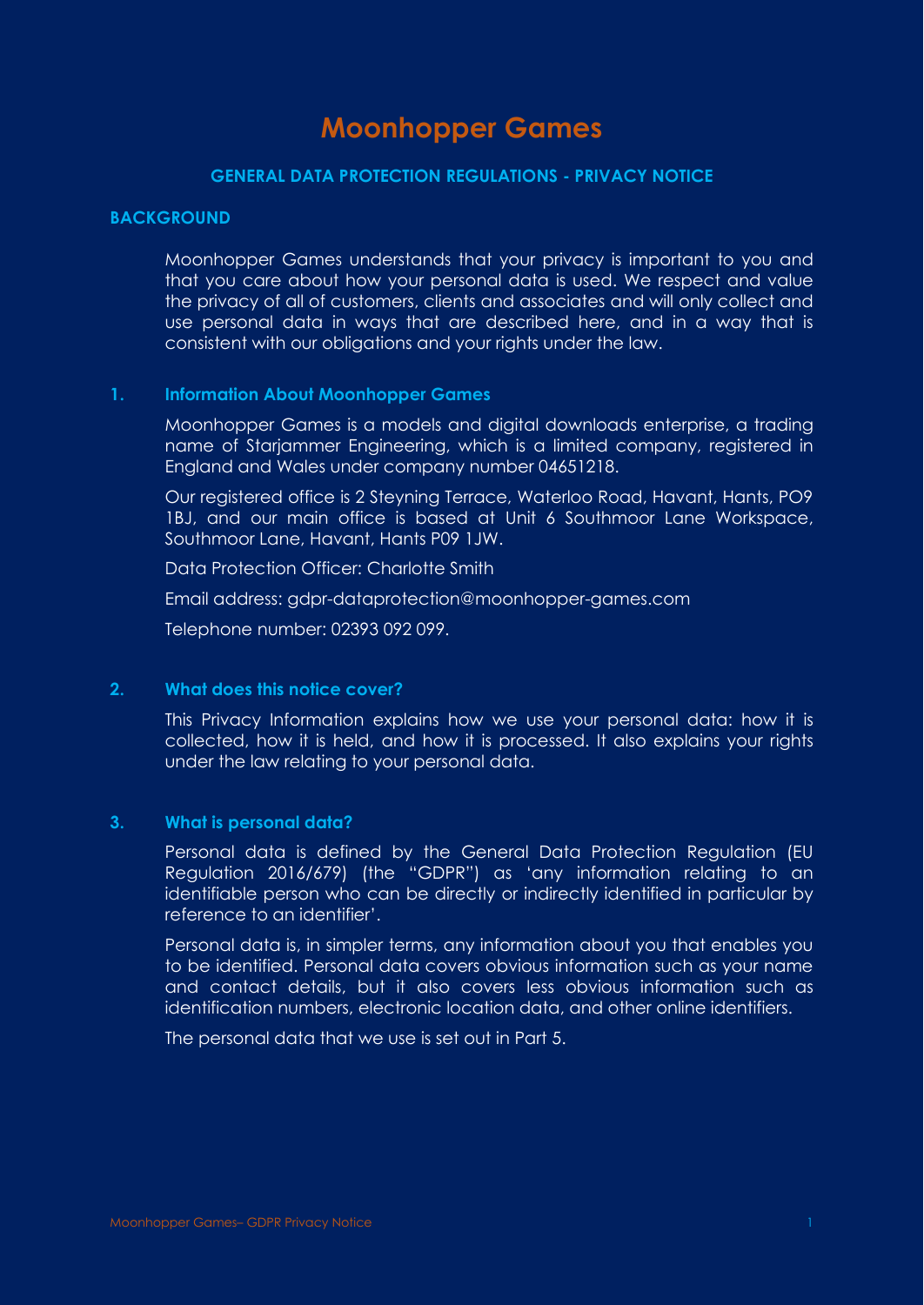# **4. What are your rights?**

Under the GDPR, you have the following rights, which we will always work to uphold:

- a) The right to be informed about our collection and use of your personal data. This Privacy Notice should tell you everything you need to know, but you can always contact us to find out more or to ask any questions using the details in Part 11.
- b) The right to access the personal data we hold about you. Part 10 will tell you how to do this.
- c) The right to have your personal data rectified if any of your personal data held by us is inaccurate or incomplete. Please contact us using the details in Part 11 to find out more.
- d) The right to be forgotten, i.e. the right to ask us to delete or otherwise dispose of any of your personal data that we have. Please contact us using the details in Part 11 to find out more.
- e) The right to restrict (i.e. prevent) the processing of your personal data.
- f) The right to object to us using your personal data for a particular purpose or purposes.
- g) The right to data portability. This means that, if you have provided personal data to us directly, we are using it with your consent or for the performance of a contract, and that data is processed using automated means, you can ask us for a copy of that personal data to re-use with another service or business in many cases.
- h) Rights relating to automated decision-making and profiling. Part 6 explains more about how we use your personal data, including automated decision-making and profiling.

For more information about our use of your personal data or exercising your rights as outlined above, please contact us using the details provided in Part 11.

Further information about your rights can also be obtained from the Information Commissioner's Office or your local Citizens Advice Bureau.

If you have any cause for complaint about our use of your personal data, you have the right to lodge a complaint with the Information Commissioner's Office.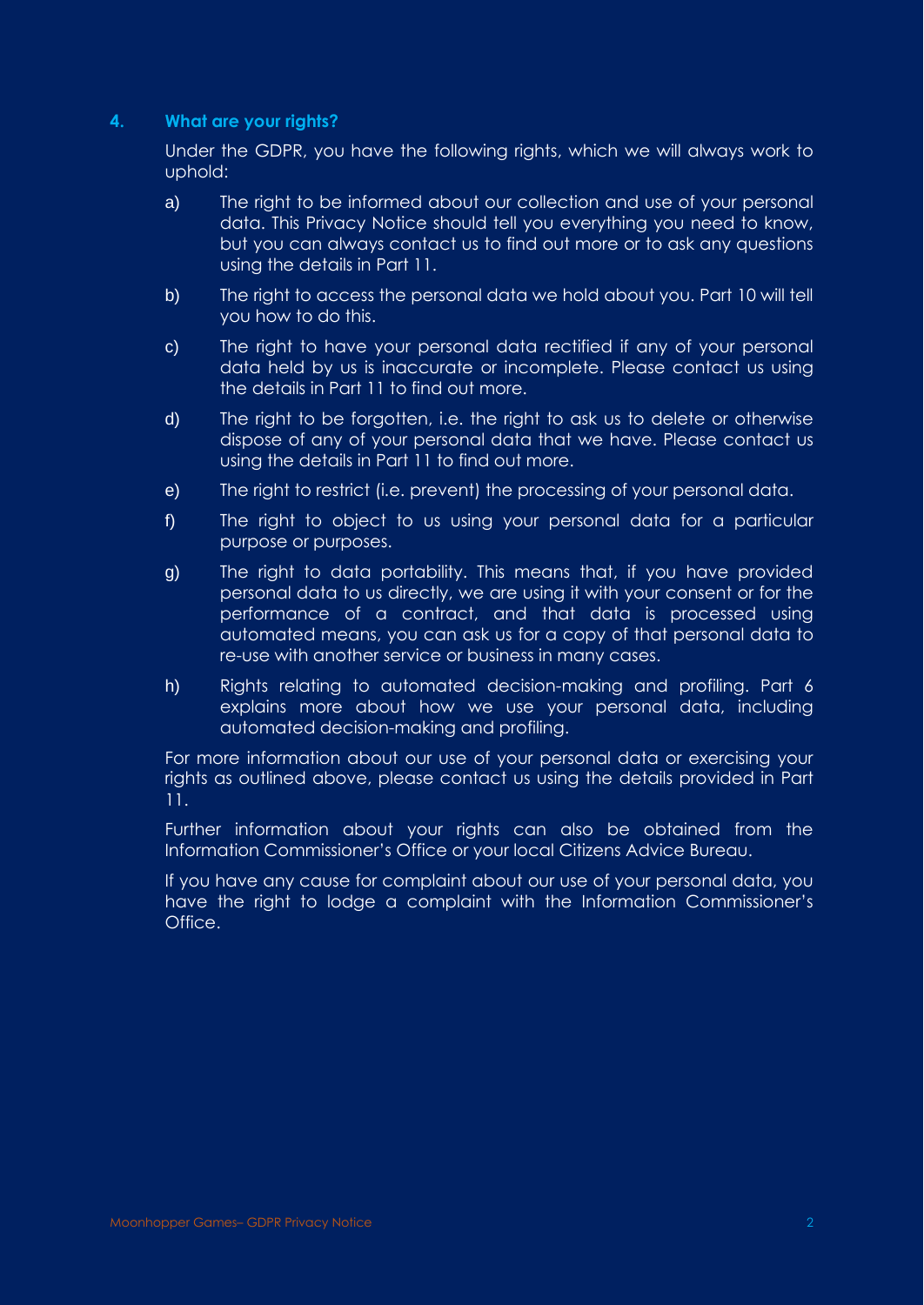## **5. What personal data do we collect?**

We may collect some or all of the following personal data:

- Name
- Address
- Email address
- Telephone number
- Business name
- Job title
- Profession
- Payment information

Your personal data is not obtained from third parties and is only given to us by you, our clients, customers and associates.

# **6. How do we use your personal data?**

Under the GDPR, we must always have a lawful basis for using personal data. This may be because the data is necessary for our performance of a contract with you, because you have consented to our use of your personal data, or because it is in our legitimate business interests to use it. Your personal data will be used for the following purposes:

- Providing and managing your account.
- Supplying our products and/or services to you. Your personal details are required in order for us to enter into a contract with you.
- Personalising and tailoring our products and/or services for you.
- Communicating with you. This may include responding to emails or calls from you.
- Supplying you with information by email and/or post that you have opted-in to (you may unsubscribe or opt-out at any time by emailing us at gdpr-dataprotection@starjammer-group.com.

With your permission and/or where permitted by law, we may also use your personal data for marketing purposes, which may include contacting you by email, telephone**,** text message or post with information, news, and offers on our products and services. You will not be sent any unlawful marketing or spam. We will always work to fully protect your rights and comply with our obligations under the GDPR and the Privacy and Electronic Communications (EC Directive) Regulations 2003, and you will always have the opportunity to opt-out.

We do not use automated systems for carrying out decision-making and profiling. If at any point you wish to query this, the GDPR gives you the right to do so. Please contact us to find out more using the details in Part 11.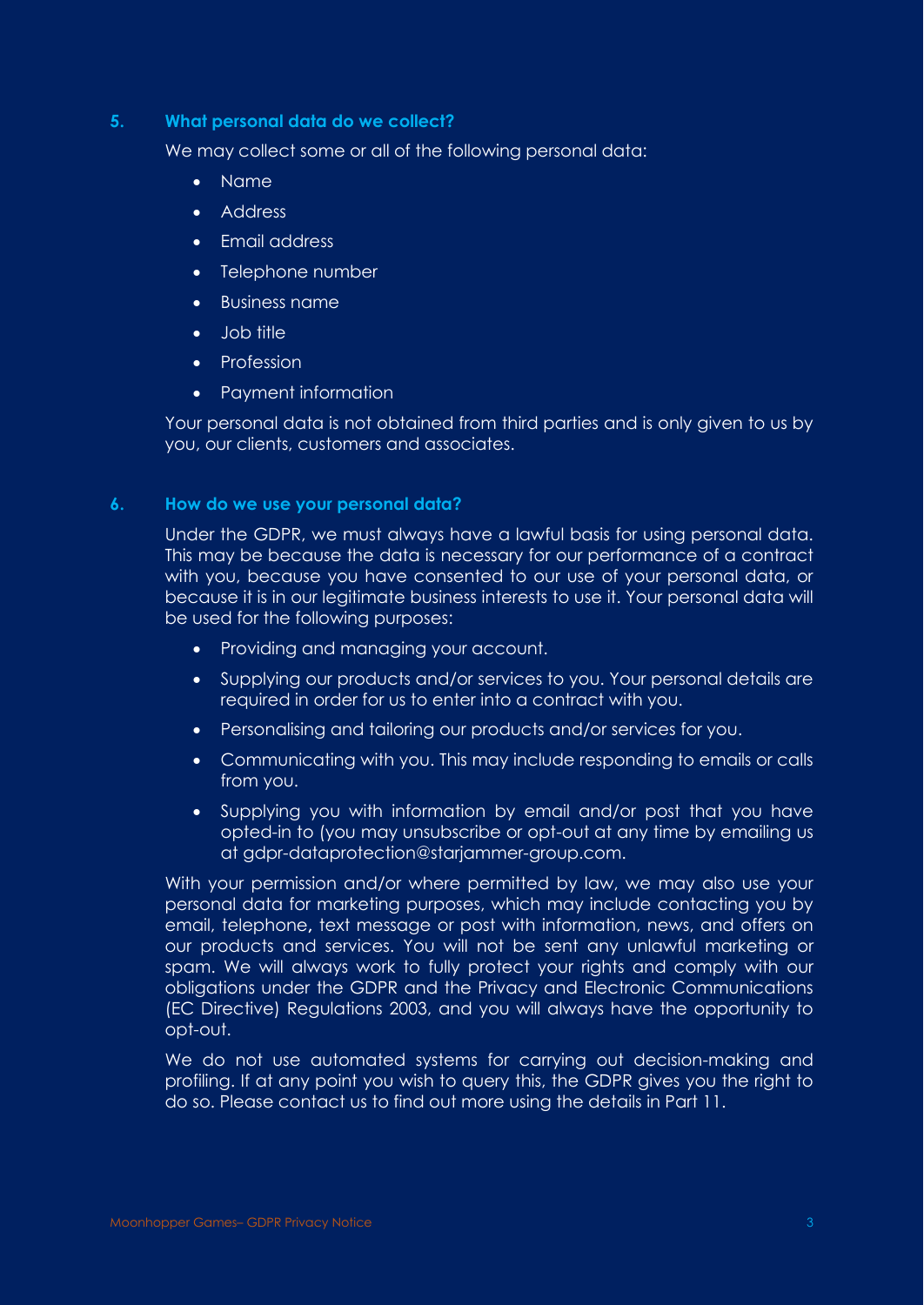## **7. How long will we keep your personal data?**

We will not keep your personal data for any longer than is necessary in light of the reason(s) for which it was first collected. Your personal data will therefore be kept for the following periods (or, where there is no fixed period, the following factors will be used to determine how long it is kept):

• Customer, client and associate information is retained for a period of seven years, whereupon it is reviewed, and when required and appropriate to do so, deleted.

## **8. How and where do we store or transfer your personal data?**

We share your data within the group of companies of which we are a part. Where this involves the transfer of personal data outside the EEA, our group ensures that personal data is protected by requiring all companies within the group to follow the same rules with respect to personal data usage. These are known as "binding corporate rules". More information on binding corporate rules is available from the [European Commission.](https://ec.europa.eu/info/law/law-topic/data-protection/data-transfers-outside-eu/binding-corporate-rules_en)

Please contact us using the details in Part 11 for further information about the particular data protection mechanism used by us when transferring your personal data to a third country.

The security of your personal data is essential to us, and to protect your data, we take a number of important measures, including the following:

- Regular reviews of data and information held by us in relation to clients, customers and associates.
- Regular system security updates and patches in accordance with intelligence received from the UK government and other reliable security consultancies that supply credible information on potential system vulnerabilities and other threats to data security.

## **9. Do we share your personal data?**

We may share your personal data with other companies in our group for data security and company records only. This includes our holding company and its subsidiaries.

In some limited circumstances, we may be legally required to share certain personal data, which might include yours, if we are involved in legal proceedings or complying with legal obligations, a court order, or the instructions of a government authority.